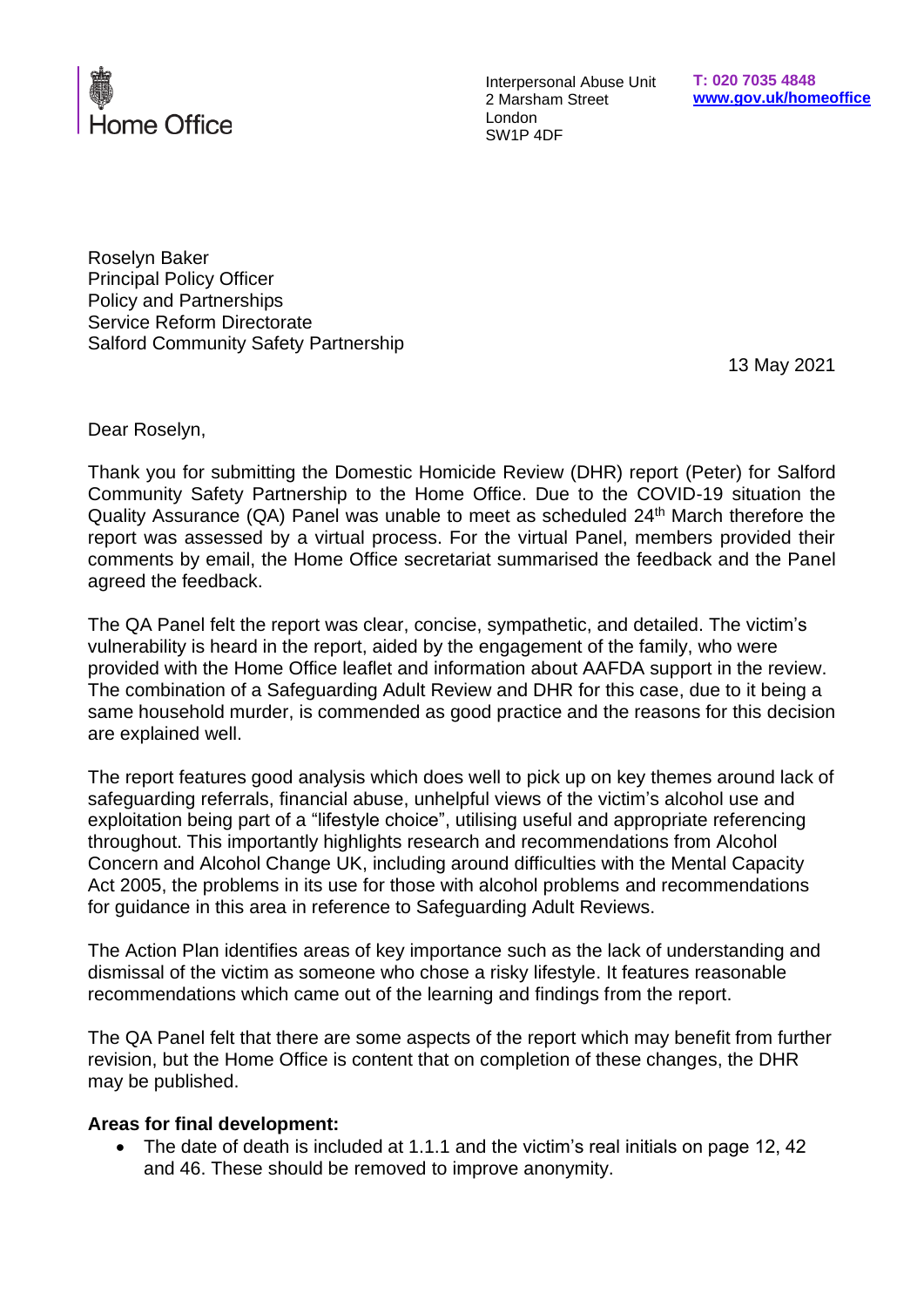- Clarification is needed as to the family's input in the anonymisation of the names of those involved.
- It would be useful for the Community Safety Partnership (CSP) and Chair to have considered the panel composition and enhance with the inclusion of a Domestic Abuse (DA) specialists. It would also have been useful to have an alcohol misuse charity on the panel.
- It would be useful to detail why the panel took the decision not to approach the perpetrator as the report lacks information about the perpetrator's background, resulting in missed learning opportunities. For example, recommendations around services on release from prison in relation to the perpetrator's release and the fact the victim and perpetrator knew one another prior to the release.
- The Chair has marked 'not known' on the data collection form in relation to the question around the family having support of an advocate which is concerning and should be addressed.
- Despite COVID-19 restrictions the family should still have received a draft of the final review so they could consider the review in their own time as opposed to the Chair going through the report verbally on the phone. Given the panel met virtually, the family could have been offered the opportunity the virtually meet the panel.
- It would be useful for the report to have referenced cuckooing in section 2.1 where it mentions Peter was being exploited and taken advantage of.
- The Equality and Diversity section should discuss equalities around sex as well as age and disability.
- Analysis could be strengthened by considering the barriers Peter experienced. For example, the report mentions he often did not have a phone as he would sell it for money, this leaves him less able to ring police or help in an emergency and options such as a panic alarm could have been considered. Additionally, it seems he was unable to provide ID and proof of address in order to secure the move, exploring these barriers and how they could have been more proactively overcome with agency support would be of great benefit.
- The exploration of financial abuse could be expanded to consider economic abuse. For example, the perpetrator had the only key to Peter's flat which he kept on a string around his neck and he was sleeping in the only bedroom in Peter's flat, so the abuse was not purely about money, but extended to other economic resources.
- It would be useful to explain why single agency recommendations specifically in relation to the Community Rehabilitation Companies, were excluded from the Action Plan.
- The Action Plan should be updated further to focus on outcomes expected.

Once completed the Home Office would be grateful if you could provide us with a digital copy of the revised final version of the report with all finalised attachments and appendices